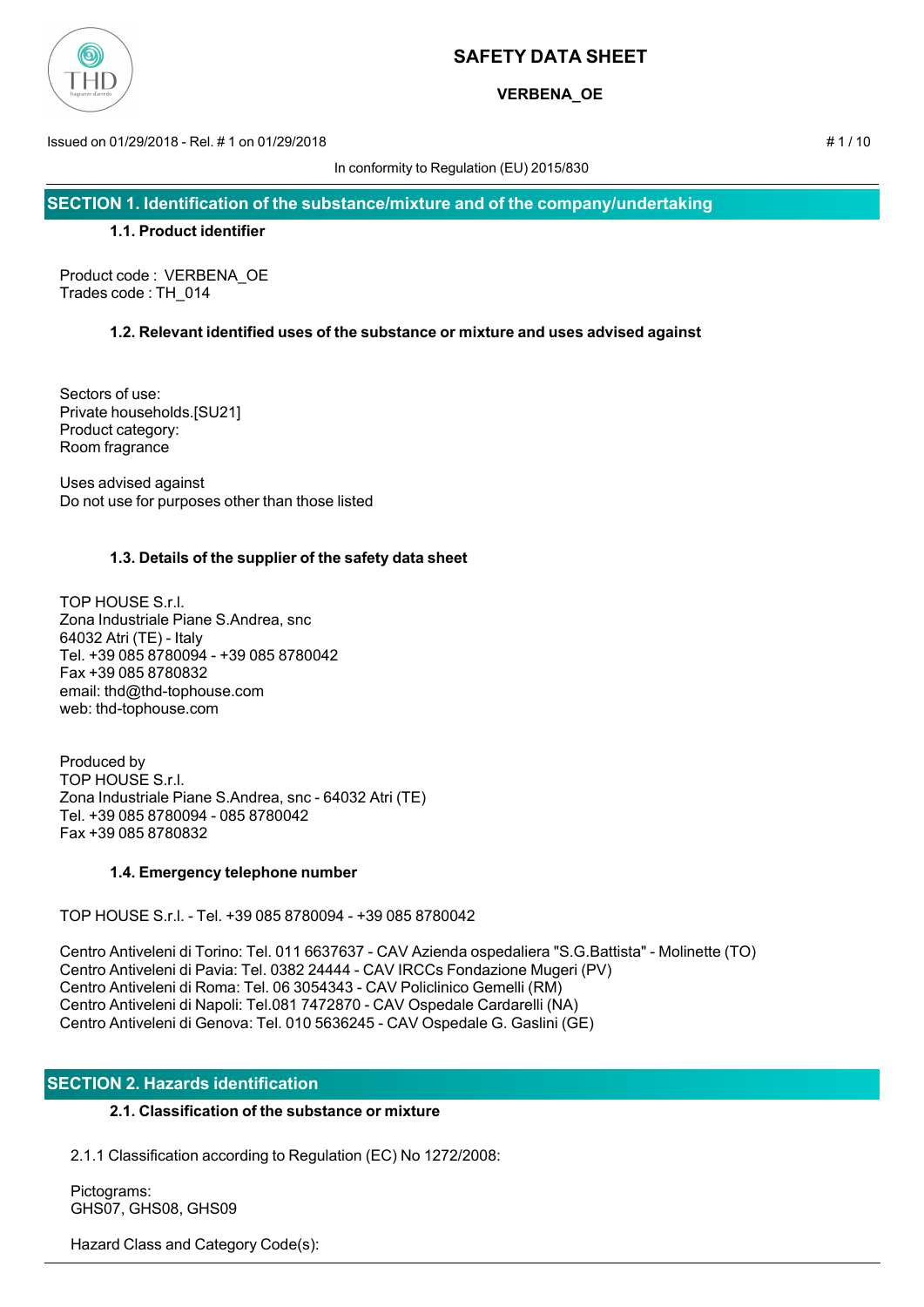

# **VERBENA\_OE**

Issued on 01/29/2018 - Rel. # 1 on 01/29/2018 # 2 / 10

In conformity to Regulation (EU) 2015/830

Asp. Tox. 1, Skin Irrit. 2, Skin Sens. 1, Aquatic Chronic 2

Hazard statement Code(s):

H304 - May be fatal if swallowed and enters airways.

H315 - Causes skin irritation.

H317 - May cause an allergic skin reaction.

H411 - Toxic to aquatic life with long lasting effects.

The product can be fatal if swallowed and enters airways

 If brought into contact with the skin, the product causes significant inflammation with erythema, scabs, or edema. The product, if brought into contact with skin can cause skin sensitization.

The product is dangerous to the environment as it is toxic to aquatic life with long lasting effects

### **2.2. Label elements**

Labelling according to Regulation (EC) No 1272/2008:

Pictogram, Signal Word Code(s): GHS07, GHS08, GHS09 - Danger

Hazard statement Code(s):

H304 - May be fatal if swallowed and enters airways.

H315 - Causes skin irritation.

H317 - May cause an allergic skin reaction.

H411 - Toxic to aquatic life with long lasting effects.

Supplemental Hazard statement Code(s):

not applicable

Precautionary statements:

General

P101 - If medical advice is needed, have product container or label at hand.

P102 - Keep out of reach of children.

Prevention

P261 - Avoid breathing dust/fume/gas/mist/vapours/spray.

P273 - Avoid release to the environment.

P280 - Wear protective gloves/protective clothing/eye protection/face protection.

#### Response

P301+P310 - IF SWALLOWED: Immediately call a POISON CENTER/doctor.

P331 - Do NOT induce vomiting.

P333+P313 - If skin irritation or rash occurs: Get medical advice/attention.

P363 - Wash contaminated clothing before reuse.

P391 - Collect spillage.

#### Storage

P405 - Store locked up.

Disposal

P501 - Dispose of contents/container according to local law.

Contains:

Verbena Officinalis leaf rectified oil

## **2.3. Other hazards**

The substance / mixture NOT contains substances PBT/vPvB according to Regulation (EC) No 1907/2006, Annex XIII

No information on other hazards Packaging to be fitted with child-resistant fastenings

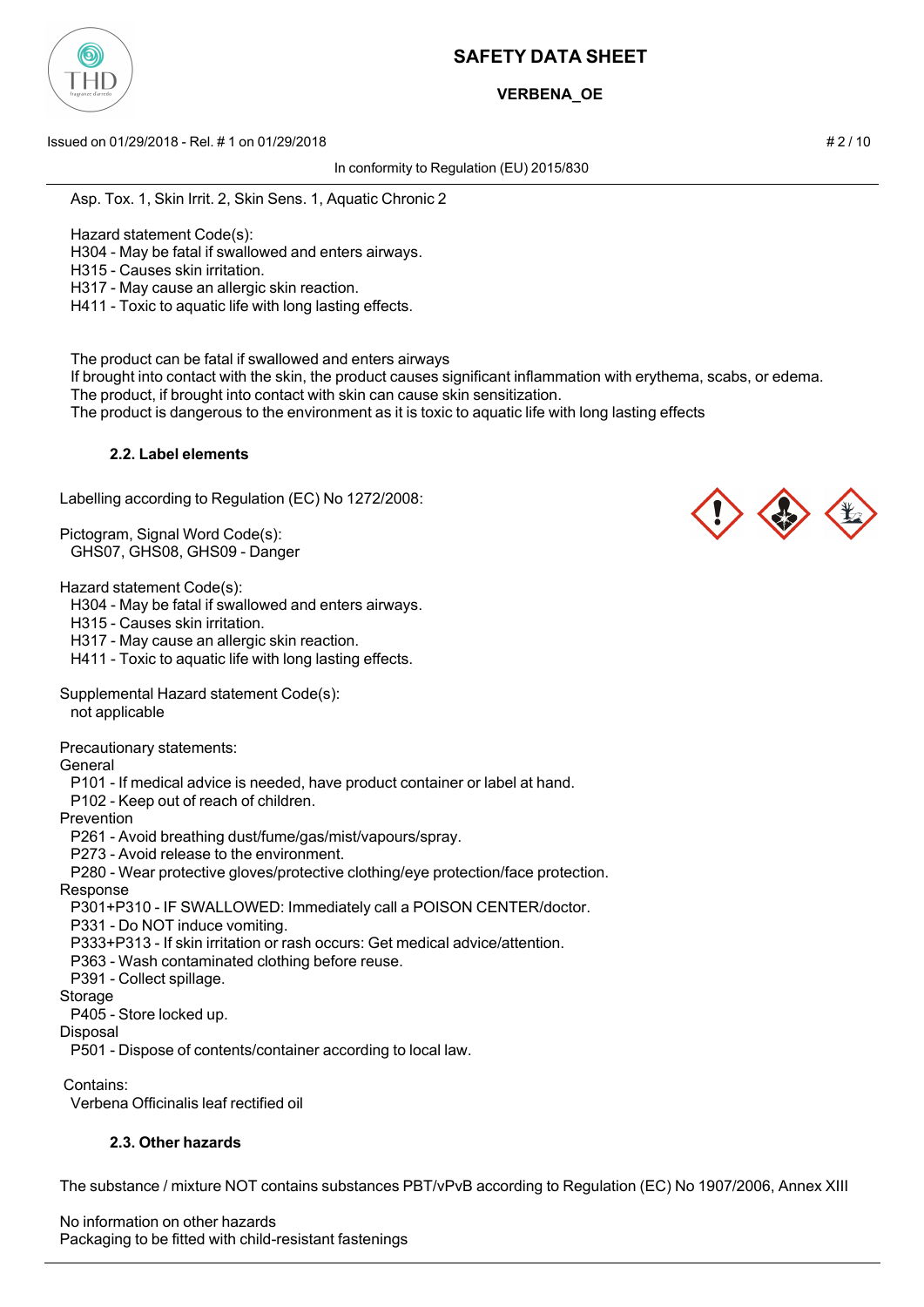

**VERBENA\_OE**

Issued on 01/29/2018 - Rel. # 1 on 01/29/2018 # 3 / 10

In conformity to Regulation (EU) 2015/830

Packaging to be fitted with a tactile warning

## **SECTION 3. Composition/information on ingredients**

## **3.1 Substances**

Irrilevant

## **3.2 Mixtures**

Refer to paragraph 16 for full text of hazard statements

| Substance                                  | Concentration    | <b>Classification</b>                                                                           | Index | <b>CAS</b> | <b>EINECS</b> | <b>REACh</b> |
|--------------------------------------------|------------------|-------------------------------------------------------------------------------------------------|-------|------------|---------------|--------------|
| Verbena Officinalis leaf rectified<br>loil | $> 75 \le 100\%$ | Asp. Tox. 1, H304;<br>Skin Irrit. 2, H315;<br>Skin Sens. 1, H317;<br>Aquatic Chronic 2.<br>H411 |       | 84961-67-1 | 284-657-0     |              |

### **Fractionated global values**

| H304<br>H315<br>90,00<br>$\overline{\phantom{a}}$<br>$\overline{\phantom{0}}$<br>-<br>- | H317<br>90,00<br>- | 90,00 | 1411ء | 90,00<br>$\overline{\phantom{a}}$<br>__<br>_ |
|-----------------------------------------------------------------------------------------|--------------------|-------|-------|----------------------------------------------|
|-----------------------------------------------------------------------------------------|--------------------|-------|-------|----------------------------------------------|

# **SECTION 4. First aid measures**

## **4.1. Description of first aid measures**

Inhalation:

 Air the area. Move immediately the contaminated patient from the area and keep him at rest in a well ventilated room. CALL A PHYSICIAN.

 Air the area. Move immediately the contaminated patient from the area and keep him at rest in a well ventilated area. If you feel unwell seek medical advice.

Direct contact with skin (of the pure product).:

Take contaminated clothing Immediately off.

 Wash immediately with plenty of running water and possibly with soap, the areas of the body that have, or are only suspected to have, come in contact with the product.

Direct contact with eyes (of the pure product).:

Do not use eye drops or ointments of any kind before the examination or advice from an oculist.

Ingestion:

 The product is harmful and can cause irreversible damages even following a single exposure if swallowed. Absolutely do not induce vomiting or emesis. Seek medical advice immediately.

## **4.2. Most important symptoms and effects, both acute and delayed**

No data available.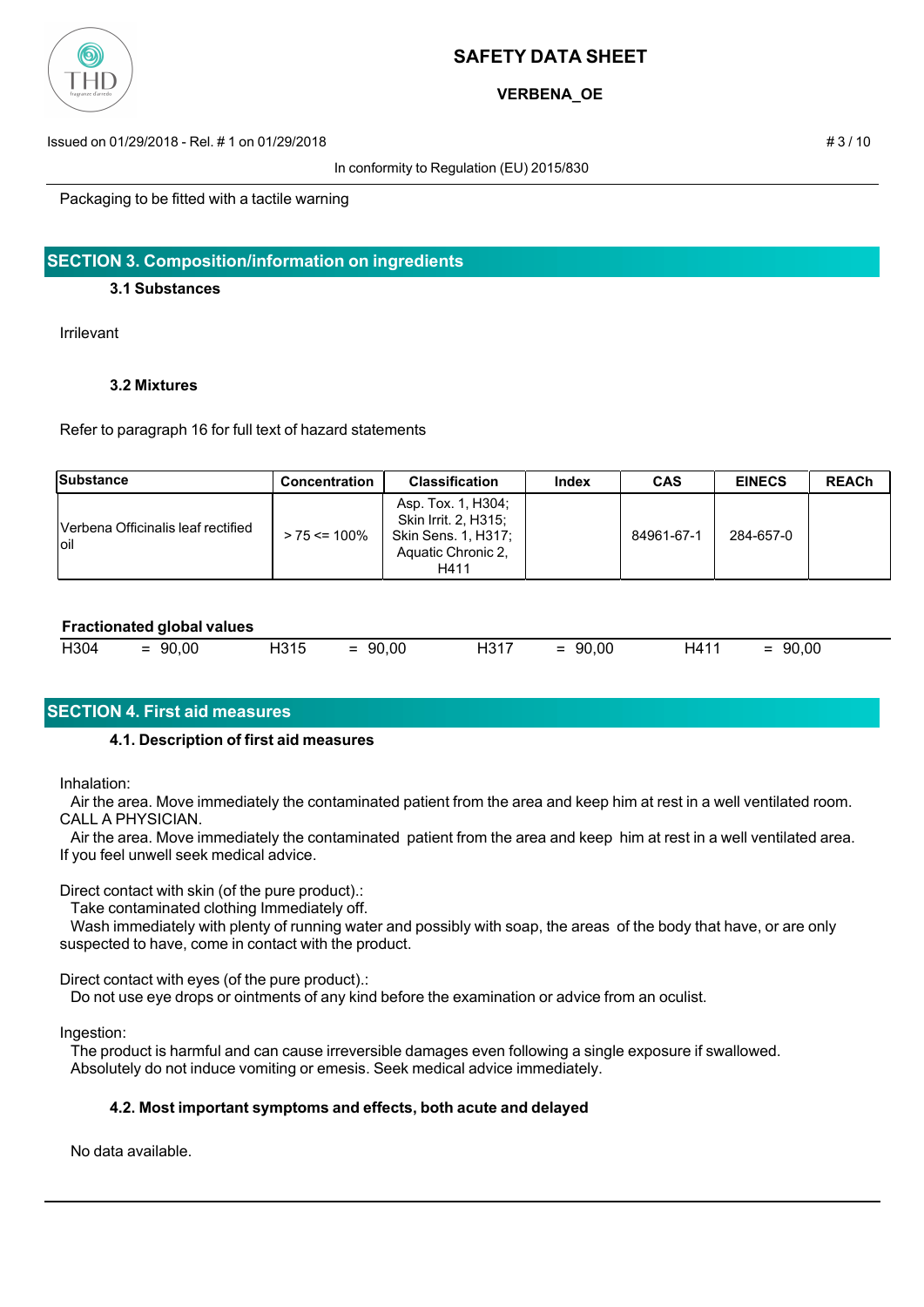

# **VERBENA\_OE**

Issued on 01/29/2018 - Rel. # 1 on 01/29/2018 # 4 / 10

In conformity to Regulation (EU) 2015/830

IF SWALLOWED: Immediately call a POISON CENTER/doctor. If skin irritation occurs: Get medical advice/attention. If medical advice is needed, have product container or label at hand.

# **SECTION 5. Firefighting measures**

### **5.1. Extinguishing media**

Advised extinguishing agents:

Water spray, CO2, foam, dry chemical, depending on the materials involved in the fire.

Extinguishing means to avoid:

Water jets. Use water jets only to cool the surfaces of the containers exposed to fire.

## **5.2. Special hazards arising from the substance or mixture**

No data available.

## **5.3. Advice for firefighters**

Use protection for the breathing apparatus

Safety helmet and full protective suit.

The spray water can be used to protect the people involved in the extinction

 You may also use selfrespirator, especially when working in confined and poorly ventilated area and if you use halogenated extinguishers (Halon 1211 fluobrene, Solkan 123, NAF, etc...)

Keep containers cool with water spray

# **SECTION 6. Accidental release measures**

## **6.1. Personal precautions, protective equipment and emergency procedures**

6.1.1 For non-emergency personnel: Leave the area surrounding the spill or release. Do not smoke Wear mask, gloves and protective clothing.

6.1.2 For emergency responders: Wear mask, gloves and protective clothing. Eliminate all unguarded flames and possible sources of ignition. No smoking. Provision of sufficient ventilation. Evacuate the danger area and, in case, consult an expert.

## **6.2. Environmental precautions**

 Contain spill with earth or sand. If the product has entered a watercourse in sewers or has contaminated soil or vegetation, notify it to the authorities. Discharge the remains in compliance with the regulations

## **6.3. Methods and material for containment and cleaning up**

6.3.1 For containment:

 Rapidly recover the product, wear a mask and protective clothing Recover the product for reuse, if possible, or for removal. Possibly absorb it with inert material.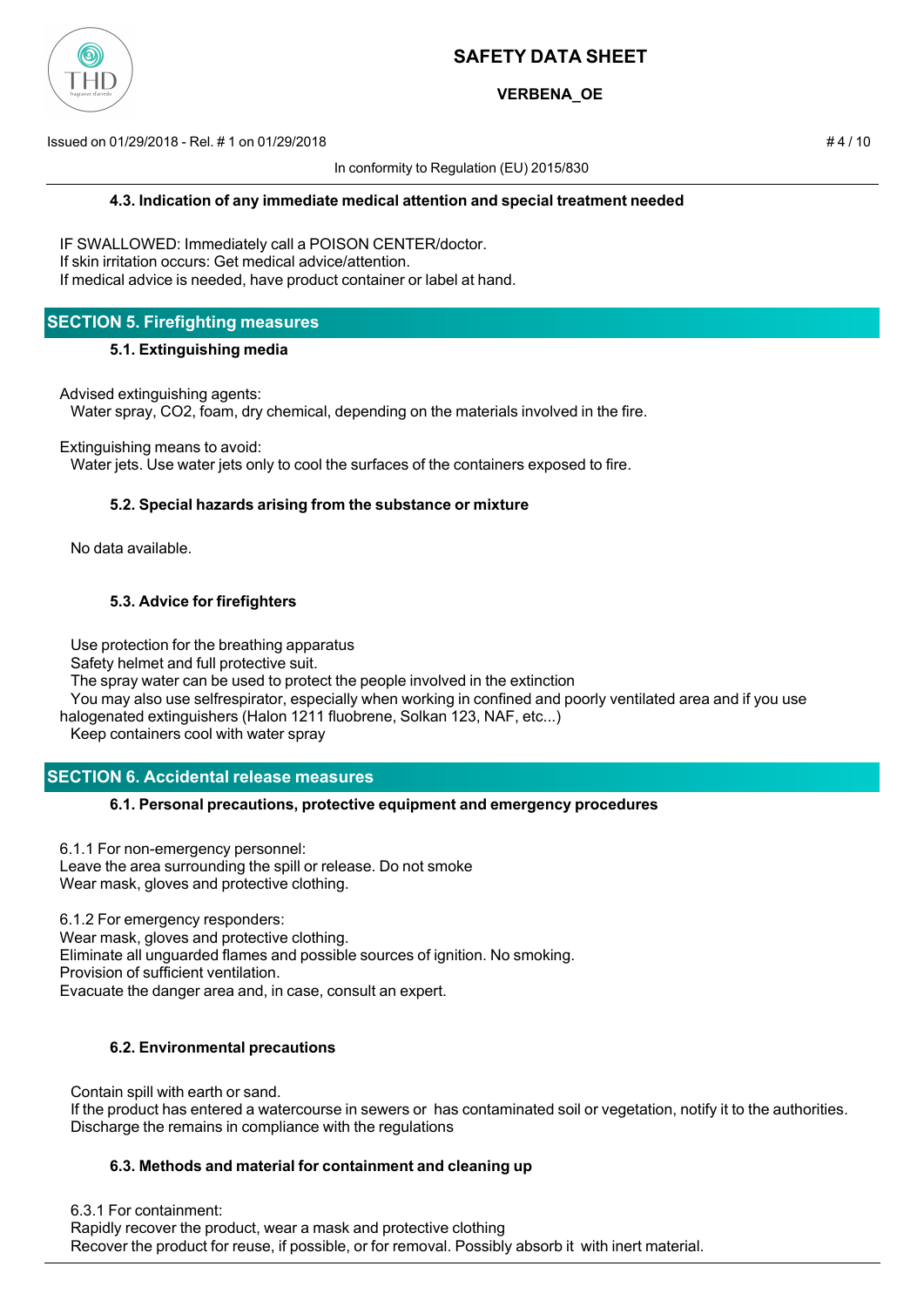

# **VERBENA\_OE**

Issued on 01/29/2018 - Rel. # 1 on 01/29/2018 # 5 / 10

In conformity to Regulation (EU) 2015/830

Prevent it from entering the sewer system.

 6.3.2 For cleaning up: To clean the floor and all objects contaminated by this material use water. After wiping up, wash with water the area and materials involved

 6.3.3 Other information: Nothing in particular.

### **6.4. Reference to other sections**

Refer to paragraphs 8 and 13 for more information

# **SECTION 7. Handling and storage**

### **7.1. Precautions for safe handling**

 Avoid contact and inhalation of vapors Wear protective gloves/protective clothing/eye protection/face protection. In residential areas do not use on large surfaces. At work do not eat or drink. Contaminated work clothing should not be allowed out of the workplace. See also paragraph 8 below.

### **7.2. Conditions for safe storage, including any incompatibilities**

 Keep in original container closed tightly. Do not store in open or unlabeled containers. Keep containers upright and safe by avoiding the possibility of falls or collisions. Store in a cool place, away from sources of heat and `direct exposure of sunlight.

## **7.3. Specific end use(s)**

Private households.: Handle with care. Store in a ventilated place away from heat sources. Keep container tightly closed.

## **SECTION 8. Exposure controls/personal protection**

#### **8.1. Control parameters**

No data available.

**8.2. Exposure controls**



Appropriate engineering controls: Private households.: No specific control required.

Individual protection measures:

(a) Eye / face protection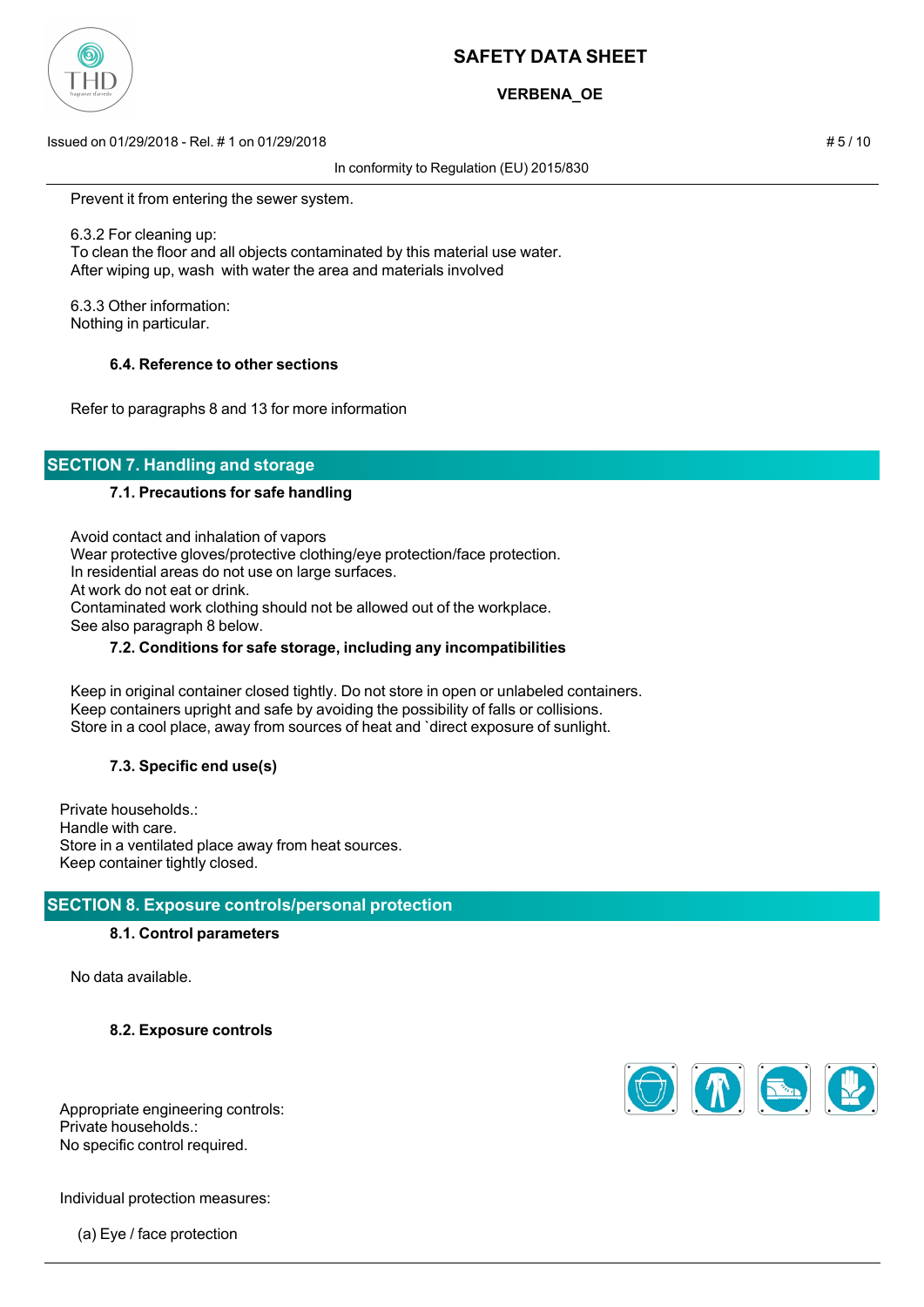

## **VERBENA\_OE**

Issued on 01/29/2018 - Rel. # 1 on 01/29/2018 # 6 / 10

In conformity to Regulation (EU) 2015/830

When handling the pure product use safety glasses (spectacles cage) (EN 166).

(b) Skin protection

 (i) Hand protection Wear chemical-resistant gloves EN374.

 (ii) Other When handling the pure product wear full protective skin clothing.

 (c) Respiratory protection Not needed for normal use.

 (d) Thermal hazards No hazard to report

Environmental exposure controls:

Use according to good working practices to avoid pollution into the environment.

# **SECTION 9. Physical and chemical properties**

**9.1. Information on basic physical and chemical properties**

| Physical and chemical properties             | Value                                           | <b>Determination method</b> |
|----------------------------------------------|-------------------------------------------------|-----------------------------|
| Appearance                                   | Liquid, from straw to yellow                    |                             |
| Odour                                        | verbena, fresh, citrus, herbaceous,.,,,,,,,,,,, |                             |
| Odour threshold                              | not determined                                  |                             |
| pH                                           | not determined                                  |                             |
| Melting point/freezing point                 | not determined                                  |                             |
| Initial boiling point and boiling range      | not determined                                  |                             |
| Flash point                                  | not determined                                  | ASTM D92                    |
| Evaporation rate                             | not determined                                  |                             |
| Flammability (solid, gas)                    | not determined                                  |                             |
| Upper/lower flammability or explosive limits | not determined                                  |                             |
| Vapour pressure                              | not determined                                  |                             |
| Vapour density                               | not determined                                  |                             |
| Relative density                             | not determined                                  |                             |
| Solubility(ies)                              | not determined                                  |                             |
| Water solubility                             | not determined                                  |                             |
| Partition coefficient: n-octanol/water       | not determined                                  |                             |
| Auto-ignition temperature                    | not determined                                  |                             |
| Decomposition temperature                    | not determined                                  |                             |
| Viscosity                                    | not determined                                  |                             |
| Explosive properties                         | not determined                                  |                             |
| Oxidising properties                         | not determined                                  |                             |

## **9.2. Other information**

No data available.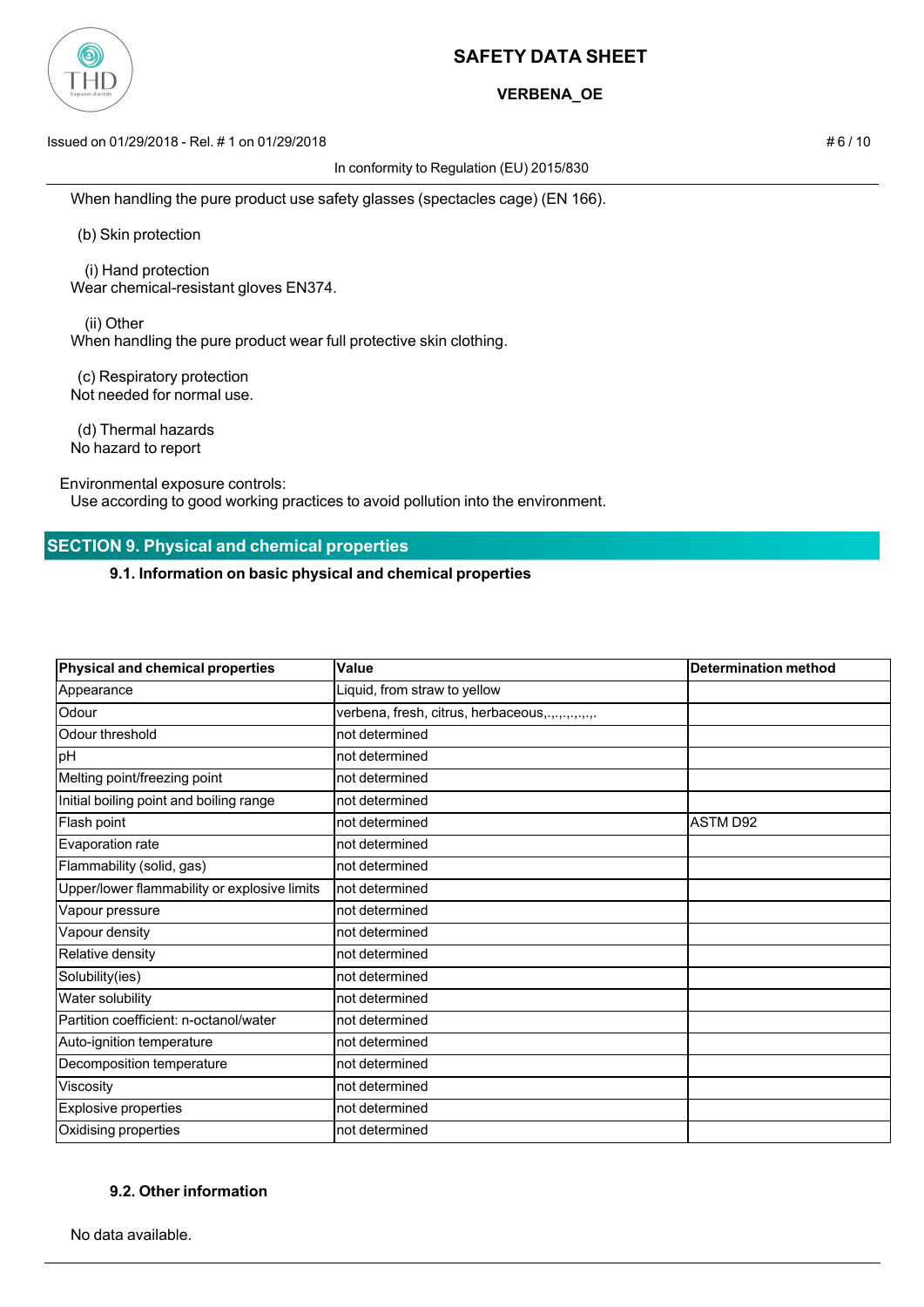

**VERBENA\_OE**

Issued on 01/29/2018 - Rel. # 1 on 01/29/2018 # 7 / 10

In conformity to Regulation (EU) 2015/830

# **SECTION 10. Stability and reactivity**

## **10.1. Reactivity**

No reactivity hazards

### **10.2. Chemical stability**

No hazardous reaction when handled and stored according to provisions.

### **10.3. Possibility of hazardous reactions**

There are no hazardous reactions

### **10.4. Conditions to avoid**

Nothing to report

## **10.5. Incompatible materials**

Nothing in particular.

## **10.6. Hazardous decomposition products**

Does not decompose when used for intended uses.

# **SECTION 11. Toxicological information**

## **11.1. Information on toxicological effects**

ATE(mix) oral =  $\infty$ ATE(mix) dermal =  $\infty$ ATE(mix) inhal =  $\infty$ 

(a) acute toxicity: based on available data, the classification criteria are not met

 (b) skin corrosion/irritationIf brought into contact with the skin, the product causes significant inflammation with erythema, scabs, or edema.

(c) serious eye damage/irritation: based on available data, the classification criteria are not met

(d) respiratory or skin sensitization: The product, if brought into contact with skin can cause skin sensitization.

(e) germ cell mutagenicity: based on available data, the classification criteria are not met

(f) carcinogenicity: based on available data, the classification criteria are not met

(g) reproductive toxicity: based on available data, the classification criteria are not met

 (h) specific target organ toxicity (STOT) single exposure: based on available data, the classification criteria are not met

 (i) specific target organ toxicity (STOT) repeated exposurebased on available data, the classification criteria are not met

(j) aspiration hazard: The product can be fatal if swallowed and enters airways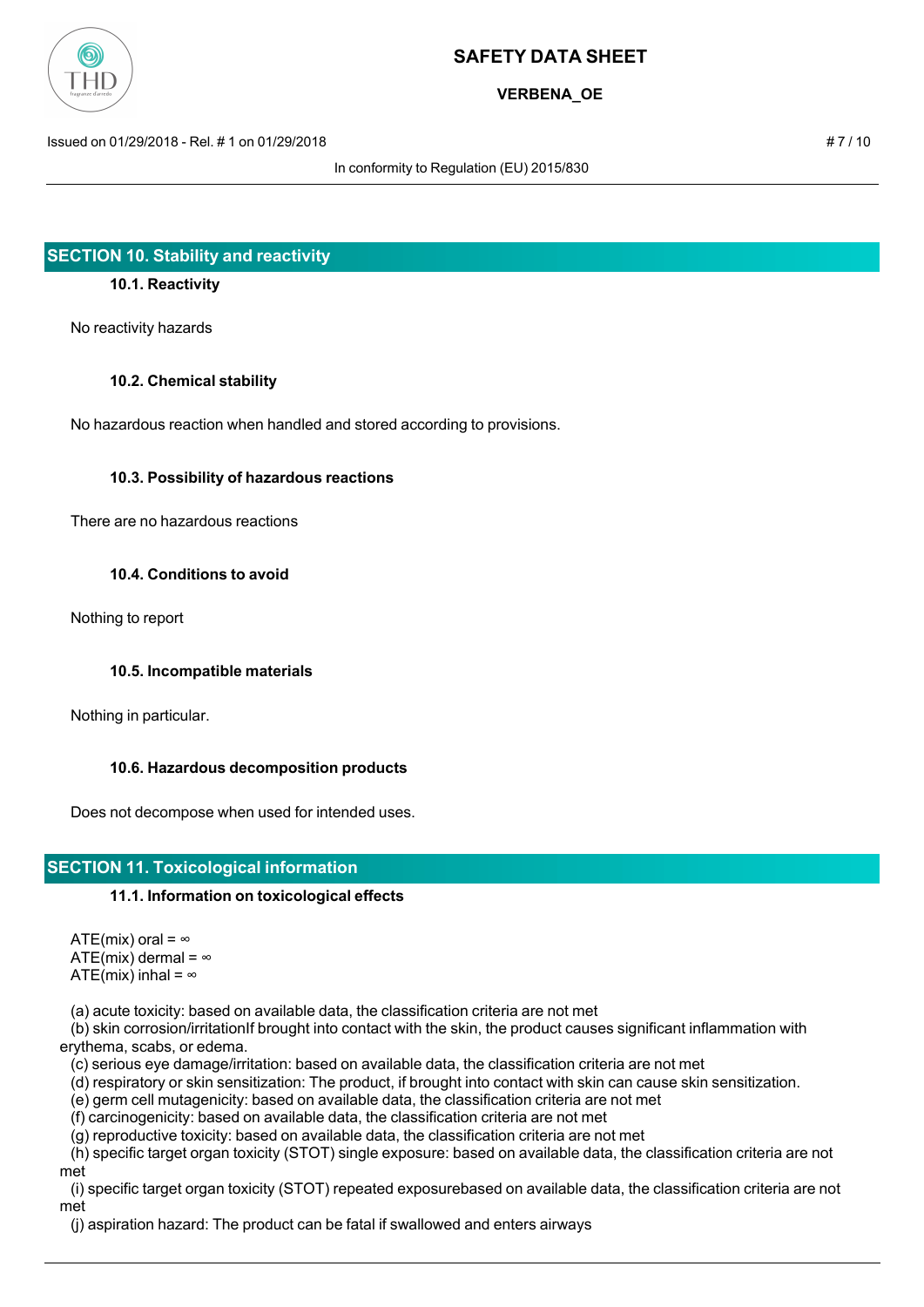

# **VERBENA\_OE**

Issued on 01/29/2018 - Rel. # 1 on 01/29/2018 # 8 / 10

In conformity to Regulation (EU) 2015/830

# **SECTION 12. Ecological information**

## **12.1. Toxicity**

The product is dangerous for the environment as it is toxic to aquatic organisms following acute exposure.

Use according to good working practices to avoid pollution into the environment.

## **12.2. Persistence and degradability**

No data available.

## **12.3. Bioaccumulative potential**

No data available.

## **12.4. Mobility in soil**

No data available.

## **12.5. Results of PBT and vPvB assessment**

The substance / mixture NOT contains substances PBT/vPvB according to Regulation (EC) No 1907/2006, Annex XIII

## **12.6. Other adverse effects**

No adverse effects

## **SECTION 13. Disposal considerations**

## **13.1. Waste treatment methods**

 Do not reuse empty containers. Dispose of them in accordance with the regulations in force. Any remaining product should be disposed of according to applicable regulations by addressing to authorized companies. Recover if possible. Send to authorized discharge plants or for incineration under controlled conditions. Operate according to local and National rules in force

# **SECTION 14. Transport information**

## **14.1. UN number**

ADR/RID/IMDG/ICAO-IATA: 3082

If subject to the following characteristics is ADR exempt: Combination packagings: per inner packaging 5 L per package 30 Kg Inner packagings placed in skrink-wrapped or stretch-wrapped trays: per inner packaging 5 L per package 20 Kg

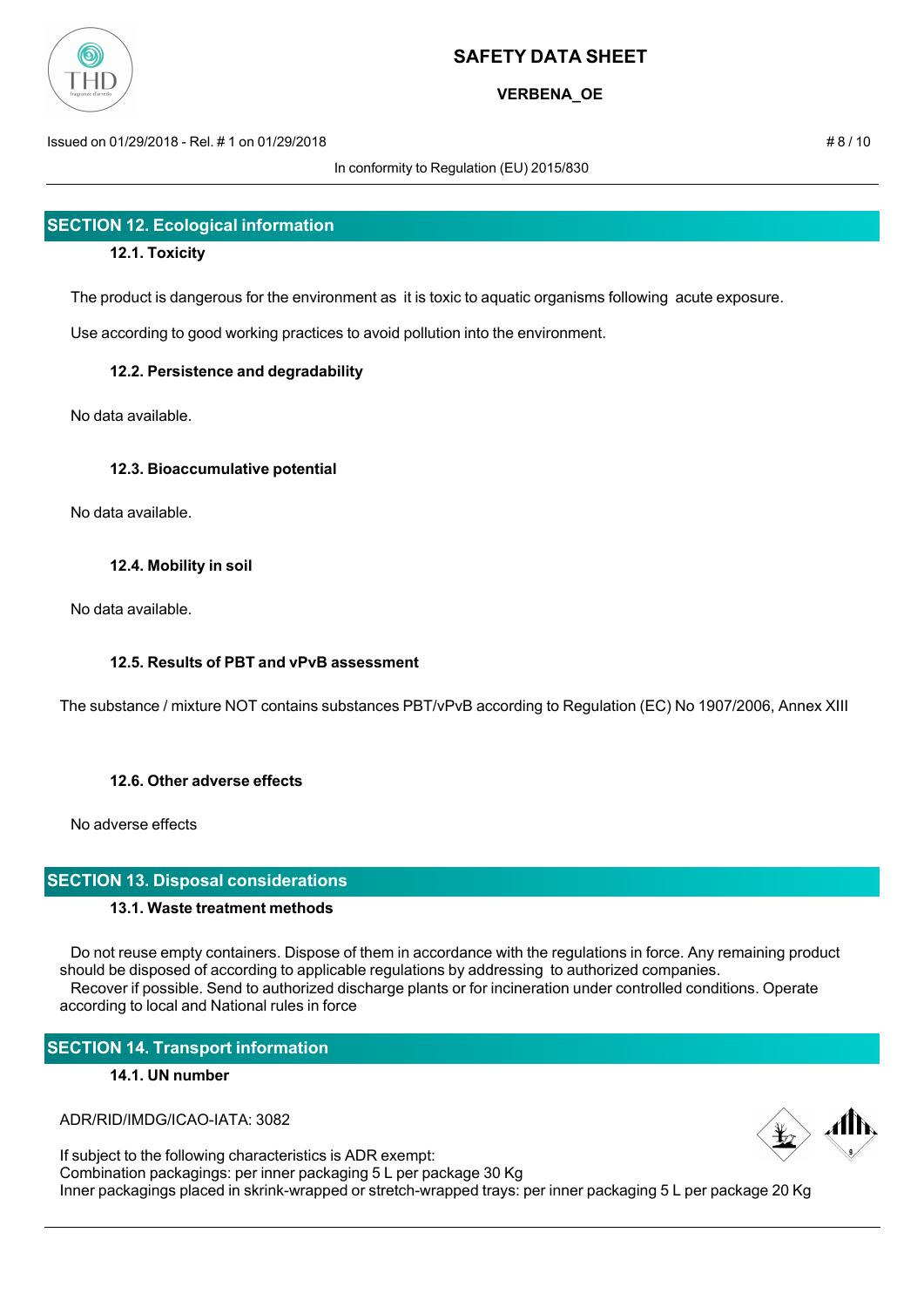

# **VERBENA\_OE**

Issued on 01/29/2018 - Rel. # 1 on 01/29/2018 # 9 / 10

In conformity to Regulation (EU) 2015/830

### **14.2. UN proper shipping name**

ADR/RID/IMDG: MATERIA PERICOLOSA PER L'AMBIENTE, LIQUIDA, N.A.S. ADR/RID/IMDG: ENVIRONMENTALLY HAZARDOUS SUBSTANCE, LIQUID, N.O.S. ICAO-IATA: ENVIRONMENTALLY HAZARDOUS SUBSTANCE, LIQUID, N.O.S.

## **14.3. Transport hazard class(es)**

ADR/RID/IMDG/ICAO-IATA: Class : 9 ADR/RID/IMDG/ICAO-IATA: Label : 9+Ambiente ADR: Tunnel restriction code : -- ADR/RID/IMDG/ICAO-IATA: Limited quantities : 5 L IMDG - EmS : F-A, S-F

### **14.4. Packing group**

ADR/RID/IMDG/ICAO-IATA: III

## **14.5. Environmental hazards**

ADR/RID/ICAO-IATA: Product is environmentally hazardous IMDG: Marine polluting agent : Not

#### **14.6. Special precautions for user**

The transport must be carried out by authorised vehicles carrying dangerous goods in accordance with the requirements of the current edition of the agreement and the provisions A.D.R national regulations. The transport must be carried out in the original packaging and in packages that are made from materials resistant to the content and not likely to generate with this dangerous reactions. Employees to the loading and unloading of dangerous goods have received proper training on the risks presented by prepared and on possible procedures to be taken in the event of emergency situations

## **14.7. Transport in bulk according to Annex II of MARPOL73/78 and the IBC Code**

It is not intended to carry bulk

## **SECTION 15. Regulatory information**

**15.1. Safety, health and environmental regulations/legislation specific for the substance or mixture**

Seveso category: E2 - ENVIRONMENTAL HAZARDS

REGULATION (EU) No 1357/2014 - waste: HP4 - Irritant — skin irritation and eye damage HP5 - Specific Target Organ Toxicity (STOT)/Aspiration Toxicity HP13 - Sensitising

#### **15.2. Chemical safety assessment**

No chemical safety assessment was carried out by the supplier